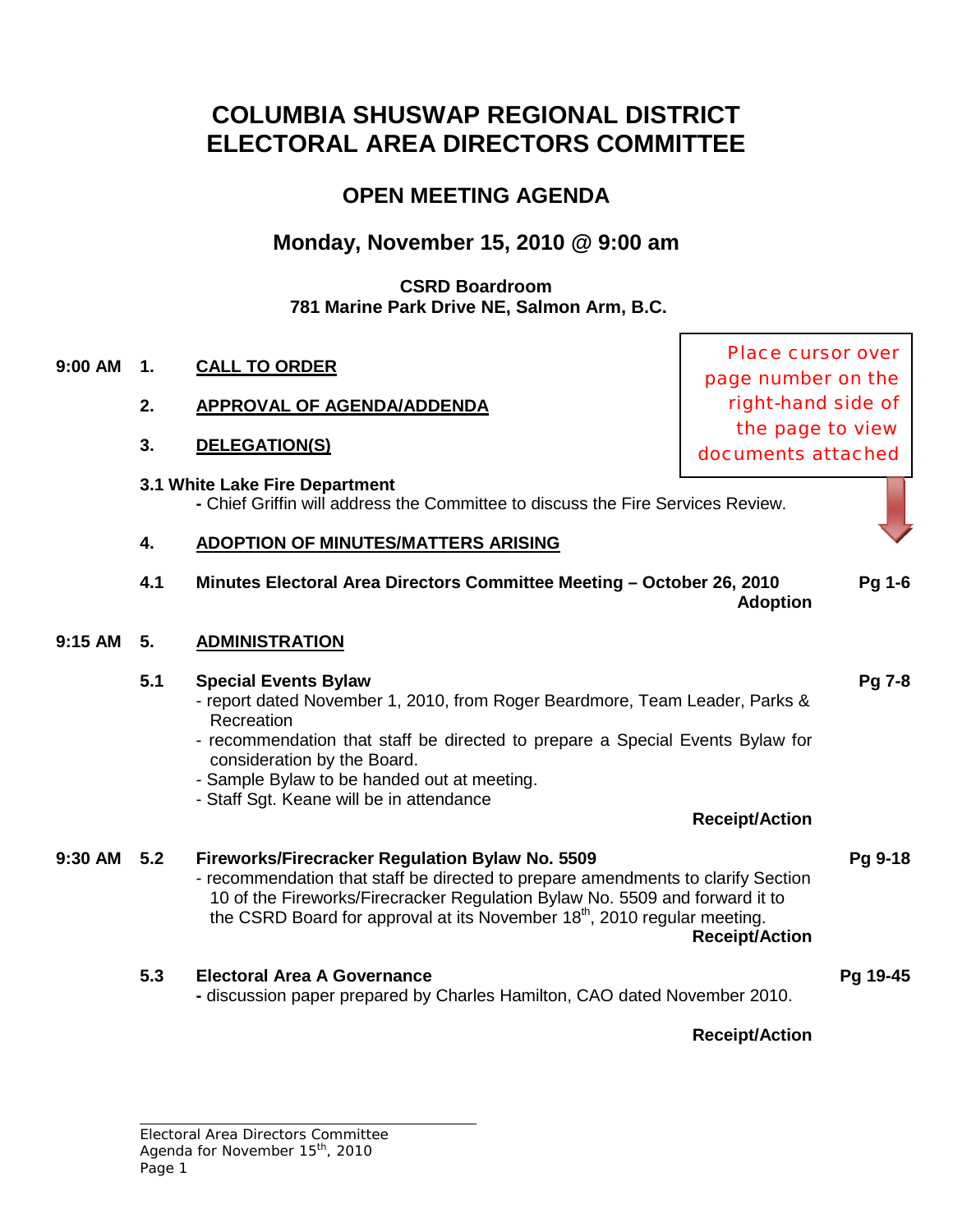## *Electoral Area Directors Committee Agenda for November 15th, 2010 Page 2* **Towns for Tomorrow Grant Program** - Circular No. 10:15, from the Ministry of Community and Rural Development, attached - list of staff recommended prioritized projects attached - letter from the Town of Golden, dated October 26<sup>th</sup>, 2010 **Receipt/Action 7.7 Cost Allocation Plan -** memo from Charles Hamilton, Chief Administrative Officer, dated September 14, 2010, previously provided. **Discussion/Action**

# **7.6 Ministry of Community and Rural Development [Pg 93-98](http://csrd.civicweb.net/Documents/DocumentDisplay.aspx?ID=4335)**

## - Director Bacigalupo - memo dated 2008 01 28 from Jay Simons, then Manager, Development

# Services, attached.

### **7.4 Property Standards Bylaw** - Director Bacigalupo

meeting attached - copy of memo from Leanne Robertson, Bylaw Enforcement Officer, dated April 26, 2010, attached

- copies of Regional District of Central Okanagan Sign Regulation Bylaw No. 885; and City of Armstrong Information Guide on Sign Regulations attached.

- portion of the minutes of the May  $6<sup>th</sup>$ , 2010 Electoral Area Directors Committee
- 
- 
- 
- **7.3 Sign Bylaw [Pg 57-84](http://csrd.civicweb.net/Documents/DocumentDisplay.aspx?ID=4334)**
- 

## **7.2 Development Permits [Pg 53-56](http://csrd.civicweb.net/Documents/DocumentDisplay.aspx?ID=4333) -** Marcin Pachcinski, CSRD Planner, will be in attendance to answer

**7. OTHER MATTERS**

- Update on status of the Bylaw from Dan Passmore, Development Services

- information package attached.

Assistant II.

# **6.1 Subdivision Servicing Bylaw No. 641**

## **6. DEVELOPMENT SERVICES**

**Receipt/Action**

**7.1 Agricultural Advisory Committees [Pg 46-52](http://csrd.civicweb.net/Documents/DocumentDisplay.aspx?ID=4332)**

**Receipt/Action**

questions regarding Development Permits and Development Permit Areas. - Sections 919.1, 920, 920.01 and 920.1 of the Local Government Act attached.

**Discussion**

**Discussion**

**Discussion**

**7.5 Building Inspection [Pg 85-92](http://csrd.civicweb.net/Documents/DocumentDisplay.aspx?ID=4340)**

**Discussion**